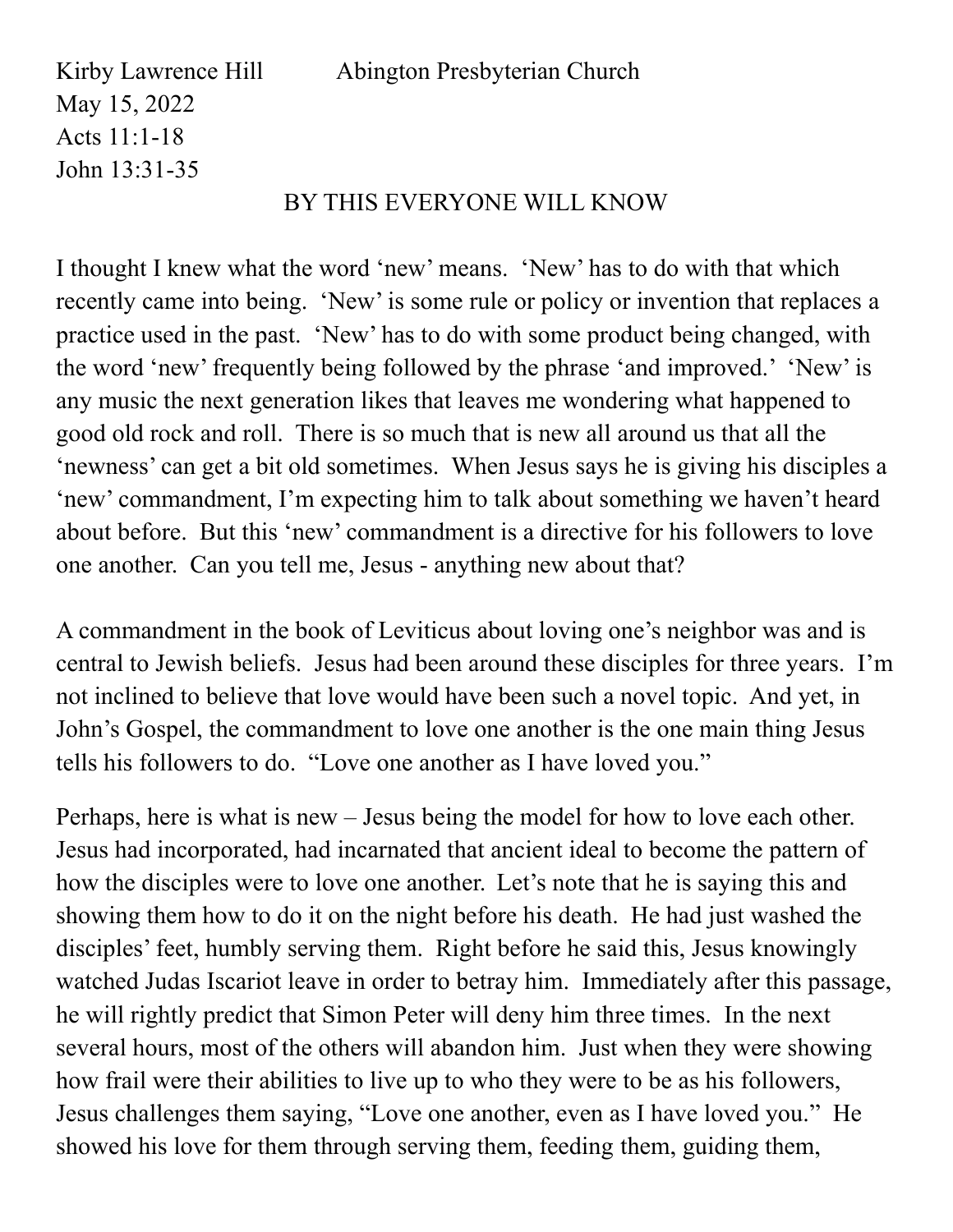praying for them, enabling them to experience the wholeness and holiness of God through forgiving, affirming, and equipping them. This is the kind of love, not primarily just a feeling, not Hallmark card emoted, but love lived out so that the disciples of Jesus Christ would come to be known for it. It was to be their main identifying mark.

We hear in the account from the Book of Acts about Peter, whose faith identity had depended on refusing to eat non-kosher food, as well as refusing to associate with non-kosher people known as Gentiles. But Peter, who seems to learn only when something happens three times, has a vision that comes to him three times. The triple vision helped him to grow in his understanding of this new way, guided by Jesus and the Holy Spirit. His faith needed to take its identity by a willingness to build bridges instead of walls, to share the good news of God's love for all people, which meant a call for people of God to be loving at the very core of their being.

Part of what's new is that kind of love to which Jesus calls us takes on different forms depending on the context. Fred and Eunice had loved each other almost from first sight. When they got married, like many couples, they didn't anticipate what might happen far into the future, but they had taken vows to love each other in plenty and in want, in joy and in sorrow, in sickness and in health, as long as they both were living. How they lived out that love took different forms based on what they were facing together. There was an early miscarriage which was a challenge. A need for Fred to travel with his work for a period of time required adjustments in their relationship. Some problems with the children and later the grandchildren cropped up. Each time, they figured out what it meant to live out their love for one another. In retirement, it began to become evident that Fred was having some shortterm memory loss. Over time, his dementia got much worse. Eunice provided the structure and oversight Fred needed, but finally, with concerns about her own longevity, she made the painful decision to put him in a long-term care facility. From day one, Eunice visited Fred every day, spent the afternoon with him and often stayed for dinner. As Fred's condition progressed, he sometimes simply ignored Eunice, sometimes asked who she was or chatted as if she were a stranger. He was occasionally unkind, saying harsh things. Once, in his confusion, he warned Eunice that she better leave before his wife came back. Still Eunice visited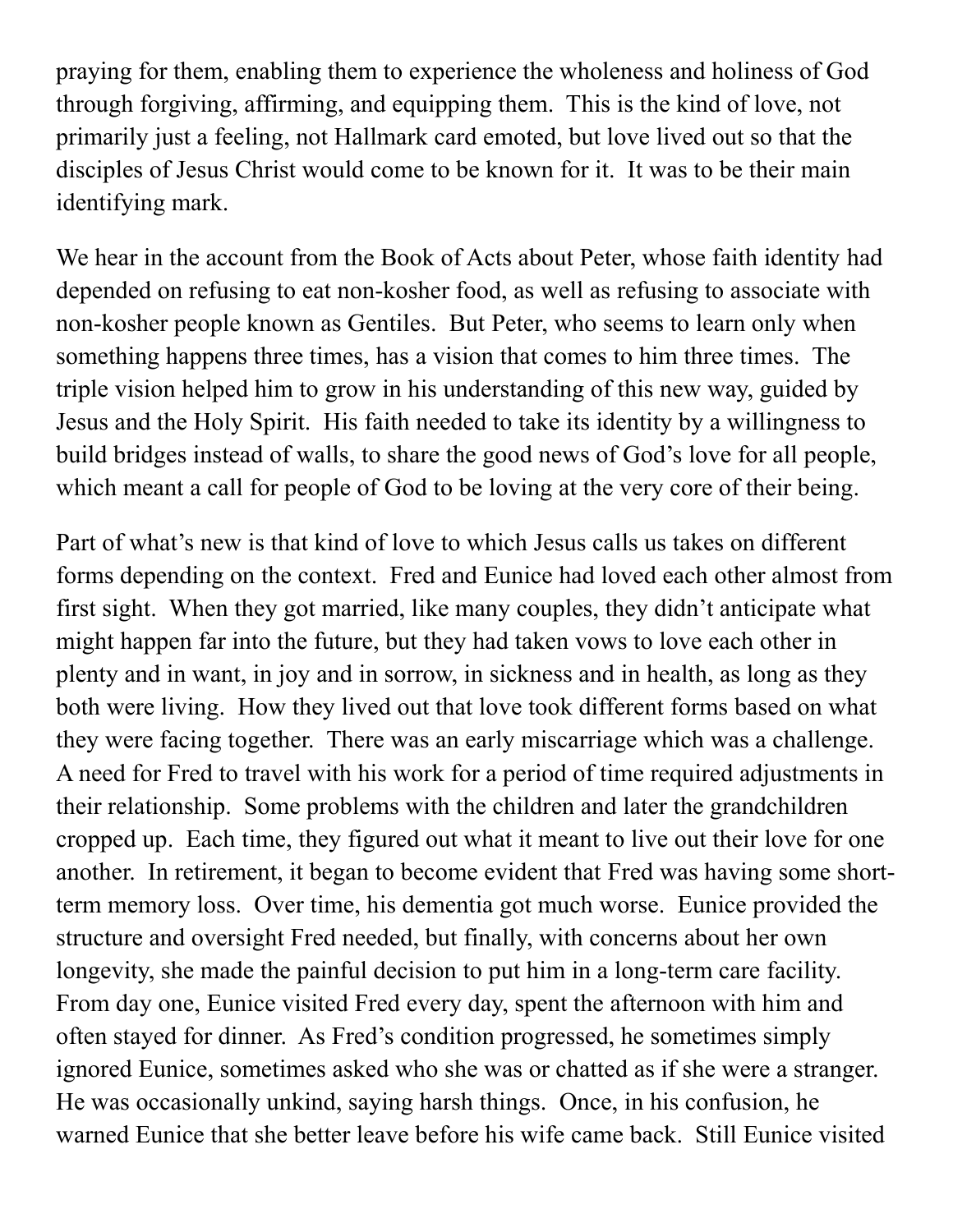every day. Her closest friend at the church once asked her why she subjected herself to this every day since Fred had even forgotten that he was her husband. Eunice responded, "Yes, my dear Fred has forgotten a lot, even who he is, but I have not forgotten who I am  $-$  I am his loving wife." There are significant differences between the covenantal love lived out between spouses and the love between sisters and brothers in Christ, but there need to be quite a few similarities as well.

In one of his very last books, C. S. Lewis examines the four Greek words for the concept of love found in the New Testament and then concludes that at bottom they come down to one decisive distinction: the difference between what he calls "need love" and "gift love." Need love, Lewis says, is always born of emptiness. A need lover sees in every beloved object or person a value that he or she covets to possess. Need love moves out greedily to grasp and to appropriate for itself. In a popular image, need love sucks essence out of another and into itself. It does not take exceptional imagination, Lewis contends, to acknowledge that many times when we humans say to another, "I love you," what we are really meaning is, "I need you, I want you. You have a value that I very much desire to make my own, no matter what the consequence may be to you."

Now over against this graphic image, Lewis contends there is a very different reality. It is what he calls gift love. Instead of being born of emptiness or lack, this form of loving is born of fullness. The goal of gift love is to enrich and enhance the beloved rather than to extract value. It moves out beyond comfort zones to bless and to increase rather than to acquire or to diminish. Gift love is more like a bountiful, artesian well that continues to overflow than like a vacuum or a black hole. Lewis concludes this contrast by saying that the uniqueness of the biblical vision of reality is that God's love is gift love, not need love. As long as gift love is in the world, the world is still encountering Jesus. And the great good news for each and every one of us is not only that we are loved by God in this marvelous way, but also that this is our deepest identity as well and is a way we can choose to live our lives.<sup>1</sup>

We need something new. When we live out this kind of gift love, transformation occurs, at least within us and often beyond us. Jesus loved his disciples in this way.